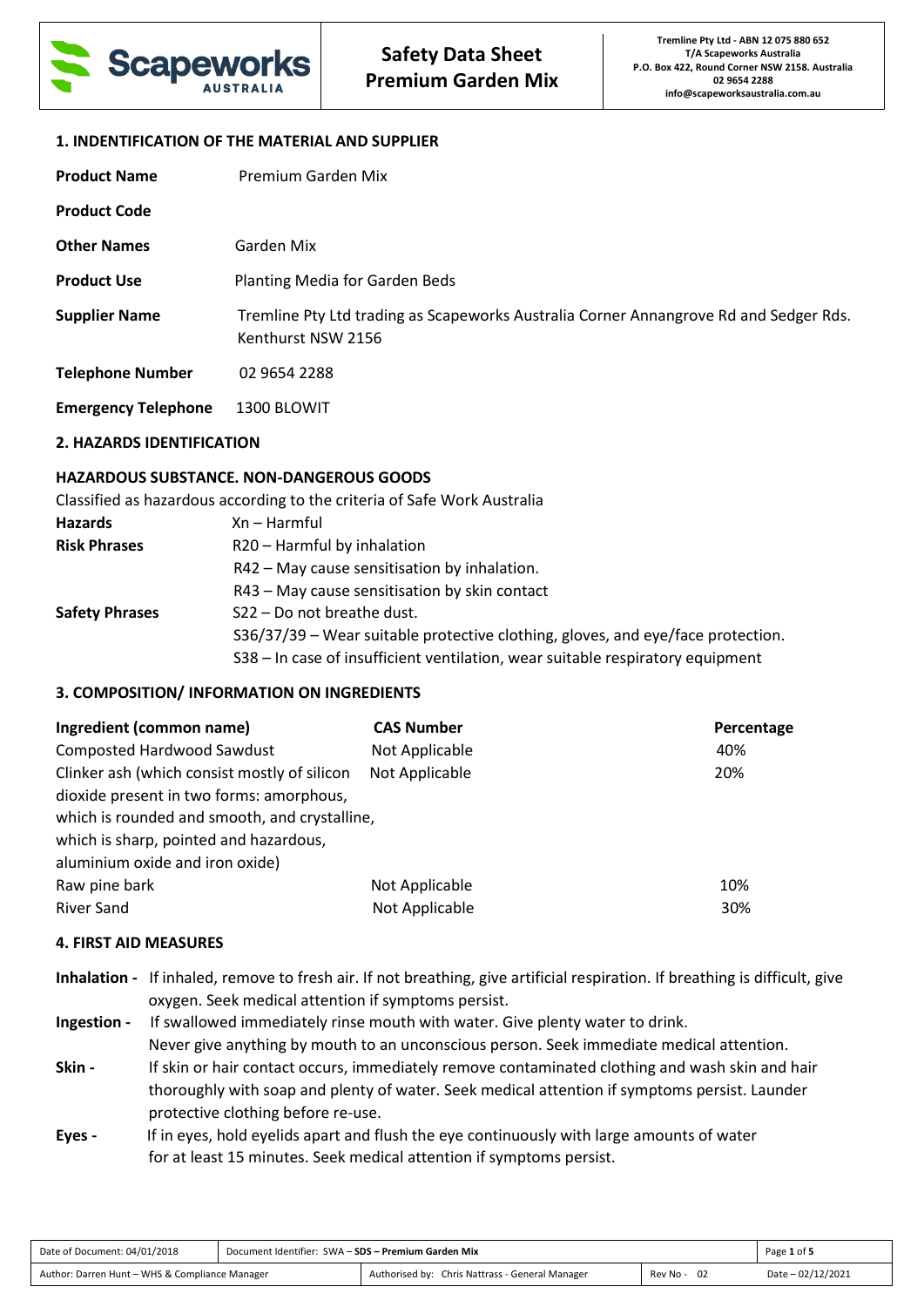

# **5. FIRE FIGHTING MEASURES**

For major fires call the Fire Brigade. Ensure that an escape path is available from any fire.

| <b>Suitable Extinguishing</b>            | <b>Water Spray</b>                                                                                                                                                                                                                                                                                                                                                                                                                                                                                                                                    |  |  |
|------------------------------------------|-------------------------------------------------------------------------------------------------------------------------------------------------------------------------------------------------------------------------------------------------------------------------------------------------------------------------------------------------------------------------------------------------------------------------------------------------------------------------------------------------------------------------------------------------------|--|--|
| <b>Media Hazardous Combustion</b>        | No information available Products Fire Fighting Equipment Wear Safe Work                                                                                                                                                                                                                                                                                                                                                                                                                                                                              |  |  |
|                                          | Australia approved self-contained breathing apparatus and full protective clothing.                                                                                                                                                                                                                                                                                                                                                                                                                                                                   |  |  |
| <b>Unusual Fire or</b>                   | Non-Combustible Material                                                                                                                                                                                                                                                                                                                                                                                                                                                                                                                              |  |  |
| <b>Explosion Hazards</b>                 |                                                                                                                                                                                                                                                                                                                                                                                                                                                                                                                                                       |  |  |
| <b>Hazchem Code</b>                      | Not Allocated                                                                                                                                                                                                                                                                                                                                                                                                                                                                                                                                         |  |  |
| <b>6. ACCIDENTAL RELEASE MEASURES</b>    |                                                                                                                                                                                                                                                                                                                                                                                                                                                                                                                                                       |  |  |
| <b>Spills</b>                            | In the event of a major spill, prevent spillage from entering drains or water<br>courses. Wear full protective clothing including eye/face protection, P1 or P2<br>particulate respirator (dust mask) and impervious elbow-length gloves. Evacuate<br>general area and deny access to unnecessary and unprotected personnel.<br>Spilled area should be wet down with water to reduce dust generation before<br>clean-up. If unable to reuse or recycle, dispose of waste materials according to<br>applicable local and state government regulations. |  |  |
| 7. HANDLING AND STORAGE                  |                                                                                                                                                                                                                                                                                                                                                                                                                                                                                                                                                       |  |  |
| <b>Handling</b>                          | Use of safe work practices are recommended to avoid eye or skin contact and<br>inhalation. Observe good personal hygiene, including washing hands before eating.<br>Provide adequate ventilation. Avoid inhaling dust which can be generated during<br>processing, handling, and storage. Use a P1 or P2 particulate respirator (dust mask).                                                                                                                                                                                                          |  |  |
| <b>Storage</b>                           | Store in a cool, dry area. Avoid generating and inhaling dust.                                                                                                                                                                                                                                                                                                                                                                                                                                                                                        |  |  |
| 8. EXPOSURE CONTROL/ PERSONAL PROTECTION |                                                                                                                                                                                                                                                                                                                                                                                                                                                                                                                                                       |  |  |
| <b>Exposure Standards</b>                | <b>Aluminium oxide:</b>                                                                                                                                                                                                                                                                                                                                                                                                                                                                                                                               |  |  |
| (Safe Work Australia)                    | TWA: - ppm / 10 mg/m3                                                                                                                                                                                                                                                                                                                                                                                                                                                                                                                                 |  |  |
|                                          | STEL: - $ppm$ / - $mg/m3$                                                                                                                                                                                                                                                                                                                                                                                                                                                                                                                             |  |  |
|                                          | Fumed silica (respirable dust):                                                                                                                                                                                                                                                                                                                                                                                                                                                                                                                       |  |  |
|                                          | TWA: - $ppm / 2 mg/m3$                                                                                                                                                                                                                                                                                                                                                                                                                                                                                                                                |  |  |
|                                          | STEL: - $ppm / - mg/m3$                                                                                                                                                                                                                                                                                                                                                                                                                                                                                                                               |  |  |
|                                          | Quartz (crystalline silica):                                                                                                                                                                                                                                                                                                                                                                                                                                                                                                                          |  |  |
|                                          | TWA: - ppm / 0.1mg/m3                                                                                                                                                                                                                                                                                                                                                                                                                                                                                                                                 |  |  |
|                                          | STEL: - $ppm$ / - $mg/m3$                                                                                                                                                                                                                                                                                                                                                                                                                                                                                                                             |  |  |
|                                          | <b>Titanium dioxide:</b>                                                                                                                                                                                                                                                                                                                                                                                                                                                                                                                              |  |  |
|                                          | TWA: - $ppm / 10 mg/m3$                                                                                                                                                                                                                                                                                                                                                                                                                                                                                                                               |  |  |
|                                          | STEL: - $ppm$ / - $mg/m3$                                                                                                                                                                                                                                                                                                                                                                                                                                                                                                                             |  |  |
|                                          | Nickel (metal):                                                                                                                                                                                                                                                                                                                                                                                                                                                                                                                                       |  |  |
|                                          | TWA: - $ppm / 1mg/m3$                                                                                                                                                                                                                                                                                                                                                                                                                                                                                                                                 |  |  |
|                                          | STEL: - $ppm$ / - $mg/m3$                                                                                                                                                                                                                                                                                                                                                                                                                                                                                                                             |  |  |
|                                          | Nickel (soluble compounds as Ni)                                                                                                                                                                                                                                                                                                                                                                                                                                                                                                                      |  |  |
|                                          | TWA: - $ppm / 0.1 mg/m3$                                                                                                                                                                                                                                                                                                                                                                                                                                                                                                                              |  |  |
|                                          | STEL: - $ppm$ / - $mg/m3$                                                                                                                                                                                                                                                                                                                                                                                                                                                                                                                             |  |  |
| <b>Engineering Controls</b>              | Local exhaust ventilation is recommended                                                                                                                                                                                                                                                                                                                                                                                                                                                                                                              |  |  |
|                                          | when vapours can be                                                                                                                                                                                                                                                                                                                                                                                                                                                                                                                                   |  |  |

| Date of Document: 04/01/2018                   | Document Identifier: SWA - SDS - Premium Garden Mix |                                                 | Page 2 of 5    |                   |
|------------------------------------------------|-----------------------------------------------------|-------------------------------------------------|----------------|-------------------|
| Author: Darren Hunt - WHS & Compliance Manager |                                                     | Authorised by: Chris Nattrass - General Manager | 02<br>Rev No - | Date - 02/12/2021 |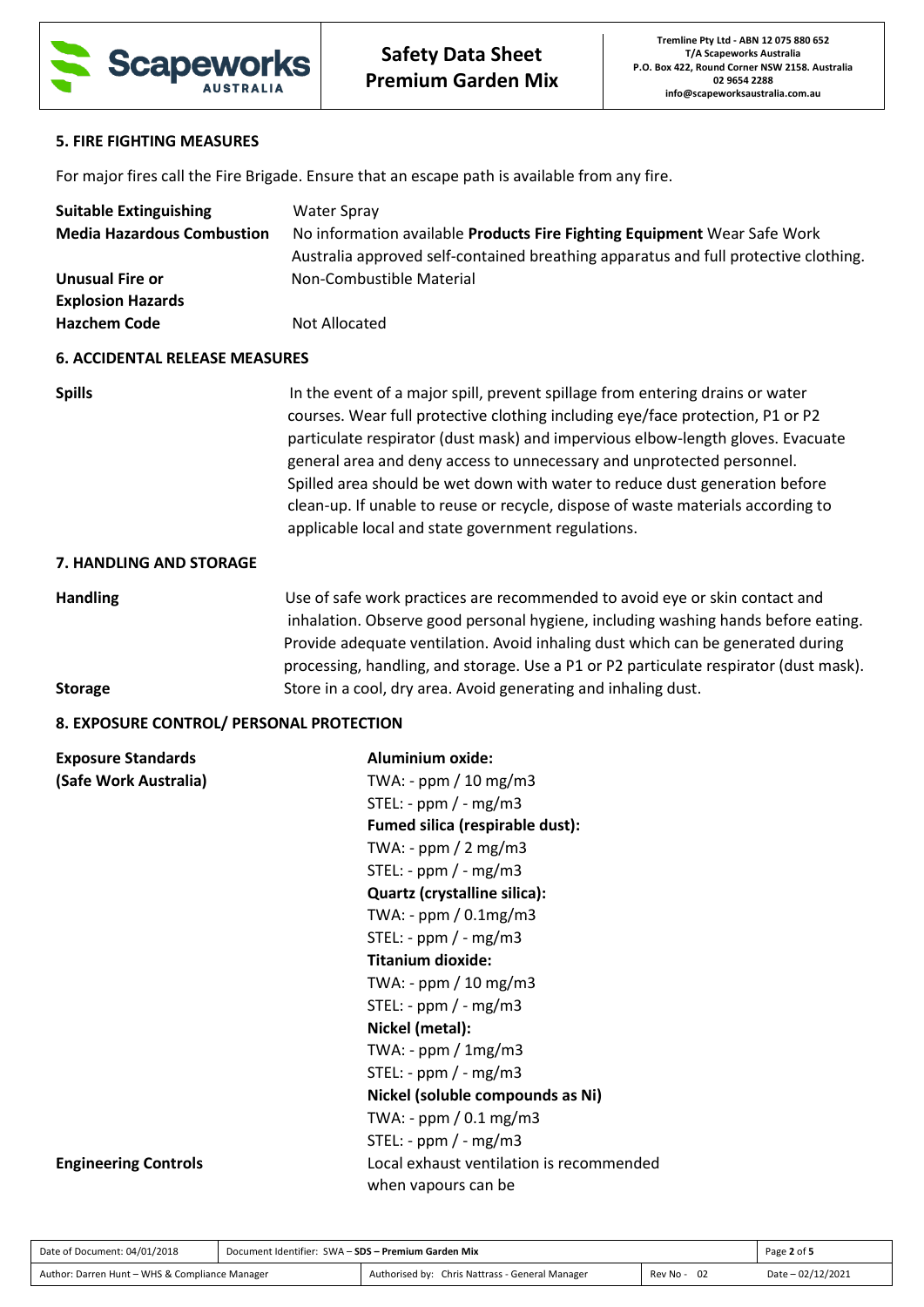

|                                     | released in excess of established airborne<br>exposure limits.               |
|-------------------------------------|------------------------------------------------------------------------------|
| <b>Respiratory Protection</b>       | If exposed to dust wear a Safe Work                                          |
|                                     | Australia approved P1 or P2 particulate                                      |
|                                     | respirator (dust mask). See Australian<br>Standards AS/NZS 1715 and 1716 for |
|                                     | more information.                                                            |
| <b>Eye Protection</b>               | Non-fogging dust resistant goggles or                                        |
|                                     | safety glasses. See Australian Standards                                     |
|                                     | AS 1336 and AS/NZS 1337 for more                                             |
|                                     | information.                                                                 |
| <b>Skin Protection</b>              | Wear standard duty gloves, loose,                                            |
|                                     | comfortable protective clothing and                                          |
|                                     | boots. See Australian Standards AS 2161                                      |
|                                     | and 2919 and AS/NZS 2210 for more                                            |
|                                     | information.                                                                 |
| <b>Hygienic Practices</b>           | Food, beverages and tobacco products                                         |
|                                     | should not be stored or                                                      |
|                                     | consumed where this material is in use.                                      |
|                                     | Always wash hands before smoking,                                            |
|                                     | eating, drinking or using the toilet. Wash                                   |
|                                     | contaminated clothing and other                                              |
|                                     | protective equipment before storage or                                       |
|                                     | re-use.                                                                      |
|                                     | Provide eyewash fountains and safety                                         |
|                                     | showers in close proximity to points of                                      |
|                                     | potential exposure.                                                          |
| 9. PHYSICAL AND CHEMICAL PROPERTIES |                                                                              |
| Appearance                          | Brown to grey blend of natural                                               |
|                                     | organic and mineral substances                                               |
| Odour                               | Non specific earthy odour                                                    |

| Odour                            | Non specific earthy odour |
|----------------------------------|---------------------------|
| <b>Solubility in Water</b>       | Insoluble                 |
| рH                               | No information available  |
| <b>Boiling Point</b>             | Not applicable            |
| <b>Melting Point</b>             | Not applicable            |
| <b>Vapour Pressure</b>           | Not applicable            |
| <b>Specific Gravity (H2O=1)</b>  | No information available  |
| <b>Evaporation Rate (H2O=1)</b>  | Not applicable            |
| <b>Flash Point (Closed Cup)</b>  | Not applicable            |
| Flammable Limit - Lower          | Not applicable            |
| Flammable Limit - Upper          | Not applicable            |
| <b>Auto-ignition Temperature</b> | Not applicable            |

# **10. STABILITY AND REACTIVITY**

| <b>Chemical Stability</b>      | Stable.                  |
|--------------------------------|--------------------------|
| <b>Incompatible Materials</b>  | No information available |
| <b>Hazardous Decomposition</b> | No information available |
| <b>Products</b>                |                          |

| Date of Document: 04/01/2018                   | Document Identifier: SWA - SDS - Premium Garden Mix |                                                 | Page 3 of 5 |                   |
|------------------------------------------------|-----------------------------------------------------|-------------------------------------------------|-------------|-------------------|
| Author: Darren Hunt - WHS & Compliance Manager |                                                     | Authorised by: Chris Nattrass - General Manager | Rev No - 02 | Date - 02/12/2021 |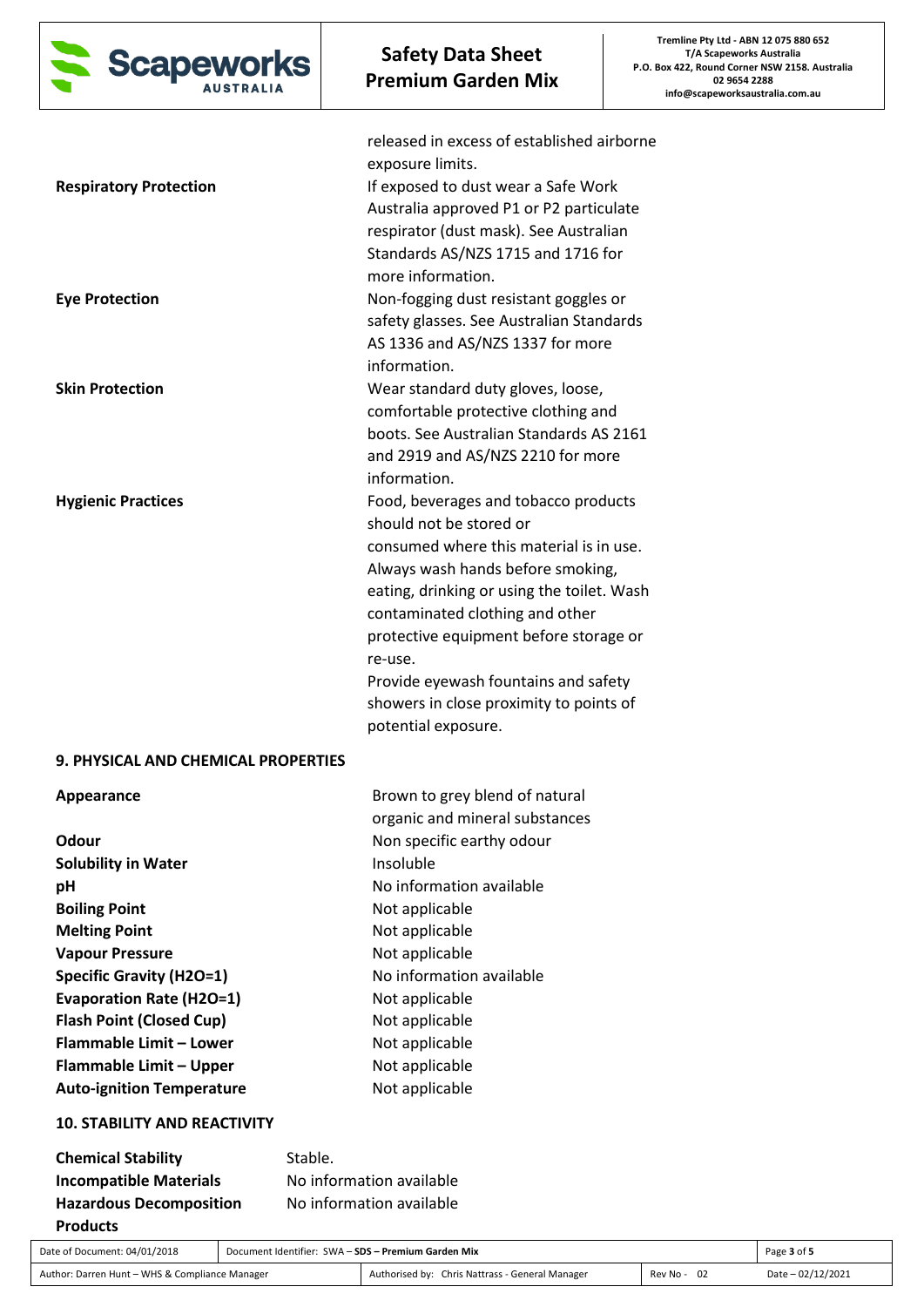

| <b>Hazardous Polymerization</b> | Will not occur.    |
|---------------------------------|--------------------|
| <b>Conditions to Avoid</b>      | No information ava |

# **11. TOXICOLOGY INFORMATION**

| <b>Clinker</b>                        |                                              | <b>Clinker ash contains crystalline silica. Inhaling dust generated during handling may</b><br>cause scarring of the lung (silicosis), lung cancer and chronic bronchitis. It also<br>may increase the risk of scleroderma (thickening of the connective tissue) and<br>kidney disease (increased prevalence of renal abnormalities and end stage - renal<br>disease - glomerulonephritis).<br>Clinker ash also contains environmental toxins in significant amounts, including<br>arsenic (43.4 ppm); barium (806 ppm); beryllium (5 ppm); boron (311 ppm);<br>cadmium(3.4 ppm); chromium (136 ppm); chromium VI (90 ppm); cobalt (35.9<br>ppm); copper (112 ppm); fluorine (29 ppm); lead (56 ppm); manganese (250 ppm);<br>nickel (77.6 ppm); selenium (7.7 ppm); strontium (775 ppm); thallium (9 ppm);<br>vanadium (252 ppm); and zinc (178 ppm).<br><b>Compost (mulch)</b> is made from organic materials, including composted pine bark, |
|---------------------------------------|----------------------------------------------|-------------------------------------------------------------------------------------------------------------------------------------------------------------------------------------------------------------------------------------------------------------------------------------------------------------------------------------------------------------------------------------------------------------------------------------------------------------------------------------------------------------------------------------------------------------------------------------------------------------------------------------------------------------------------------------------------------------------------------------------------------------------------------------------------------------------------------------------------------------------------------------------------------------------------------------------------|
|                                       |                                              | and contains living micro-organisms, including bacteria, fungi, and protozoa. May<br>also contain mineral and fertiliser additives. Inhalation of dust and/or liquid mists<br>may irritate, inflame or sensitise the nose, throat and lungs resulting in illnesses<br>ranging from hay fever or asthma to pneumonia (eg Legionnaire's disease) I or<br>pneumonia-like illnesses. Direct contact with this material or its                                                                                                                                                                                                                                                                                                                                                                                                                                                                                                                       |
|                                       |                                              | dust and/or liquid mists (bio-aerosols) may cause skin irritation                                                                                                                                                                                                                                                                                                                                                                                                                                                                                                                                                                                                                                                                                                                                                                                                                                                                               |
|                                       |                                              | (dermatitis), and skin or eye infection or irritation.                                                                                                                                                                                                                                                                                                                                                                                                                                                                                                                                                                                                                                                                                                                                                                                                                                                                                          |
| <b>Routes of Exposure</b>             |                                              | Inhalation, ingestion, eye and skin                                                                                                                                                                                                                                                                                                                                                                                                                                                                                                                                                                                                                                                                                                                                                                                                                                                                                                             |
| <b>Acute Health Effects</b>           | Inhalation:<br>Ingestion:                    | abdominal discomfort and increase the risk of gastro-intestinal<br>infections.<br>May cause irritation resulting in redness and watering or even eye<br>infection.                                                                                                                                                                                                                                                                                                                                                                                                                                                                                                                                                                                                                                                                                                                                                                              |
| <b>Chronic Health Effects</b>         | pneumonia-like illnesses.<br>kidney disease. | Repeated inhalation of dust (bio-aerosols) from these products may result in<br>respiratory irritation, inflammation or sensitisation resulting in illnesses ranging<br>from hay fever and asthma to pneumonia (eg Legionnaire's disease) and<br>It may also cause scarring of the lung (silicosis), lung cancer, chronic bronchitis<br>and increase the risk of scleroderma (thickening of the connective tissue) and<br>All people working with these and other landscaping and horticultural products<br>should ensure that they are adequately protected from tetanus.                                                                                                                                                                                                                                                                                                                                                                      |
| <b>Existing Conditions Aggravated</b> |                                              | Pre-existing respiratory diseases.                                                                                                                                                                                                                                                                                                                                                                                                                                                                                                                                                                                                                                                                                                                                                                                                                                                                                                              |
| by Exposure                           |                                              |                                                                                                                                                                                                                                                                                                                                                                                                                                                                                                                                                                                                                                                                                                                                                                                                                                                                                                                                                 |
| Carcinogenicity                       |                                              | The International Agency for Research on Cancer (IARC) has classified crystalline<br>silica as a Type 1 carcinogen - Carcinogenic to humans, based on sufficient<br>evidence in humans and animals.                                                                                                                                                                                                                                                                                                                                                                                                                                                                                                                                                                                                                                                                                                                                             |
| <b>12. ECOLOGICAL INFORMATION</b>     |                                              |                                                                                                                                                                                                                                                                                                                                                                                                                                                                                                                                                                                                                                                                                                                                                                                                                                                                                                                                                 |
| <b>Ecotoxicity</b>                    | No information available.                    |                                                                                                                                                                                                                                                                                                                                                                                                                                                                                                                                                                                                                                                                                                                                                                                                                                                                                                                                                 |

**Mobility Mobility No information available.** 

| Date of Document: 04/01/2018                   | Document Identifier: SWA - SDS - Premium Garden Mix |                                                 |                 | Page 4 of 5       |
|------------------------------------------------|-----------------------------------------------------|-------------------------------------------------|-----------------|-------------------|
| Author: Darren Hunt - WHS & Compliance Manager |                                                     | Authorised by: Chris Nattrass - General Manager | -02<br>Rev No - | Date - 02/12/2021 |